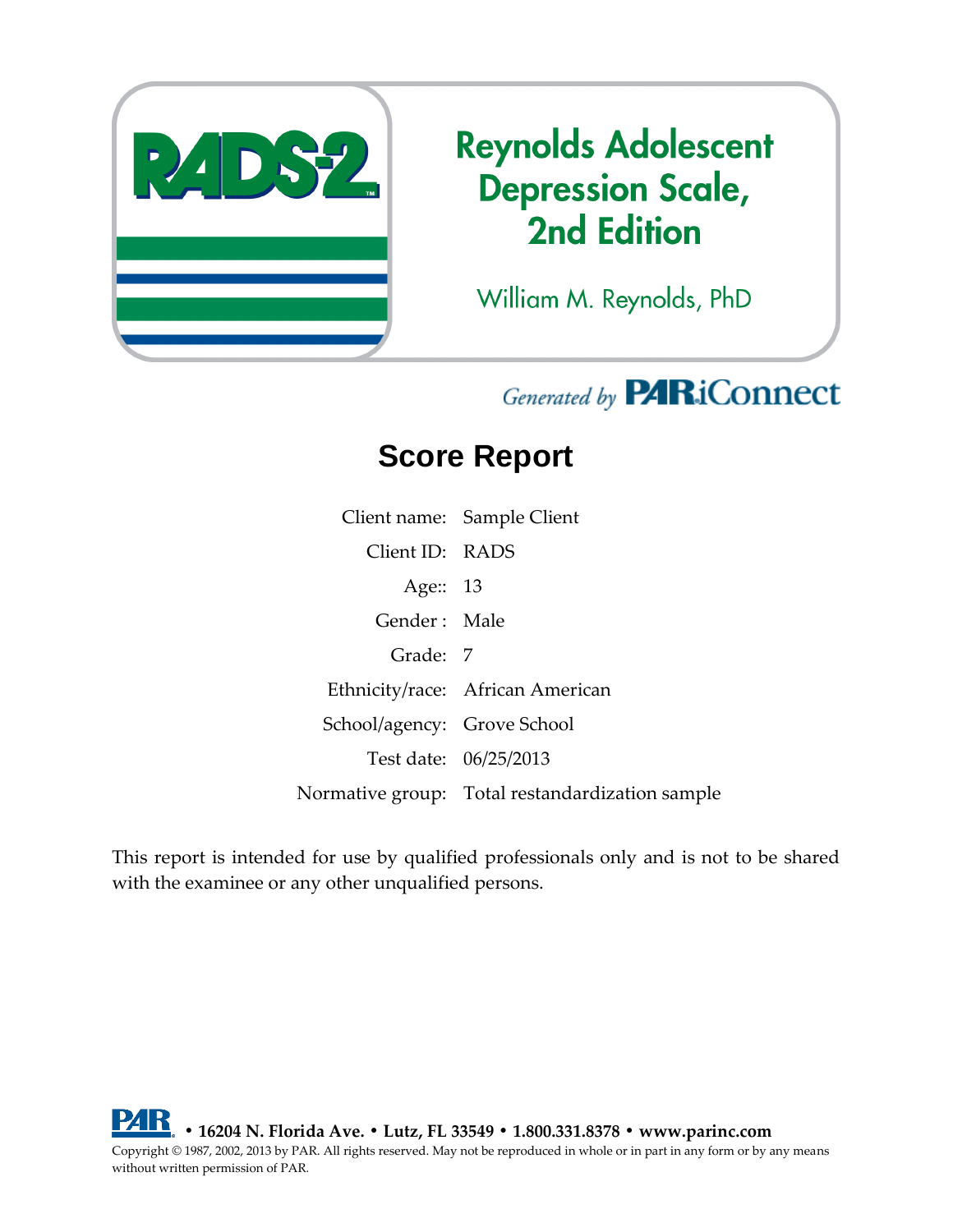## **Validity of RADS-2 Results**

It is important to carefully review the completed RADS-2 test protocol. In particular, attention should be paid to items left blank, as these may indicate deliberate attempts to avoid disclosing specific behaviors or symptoms. Unusual response patterns should be noted and the validity of the protocol should be questioned.

As a final check for invalid responding, responses to two pairs of items (1 and 7, and 9 and 12) should be examined. Because the items in each of these pairs are opposites but logically very similar, the same score at extreme ends of the scale for items within either of these pairs suggest an invalid protocol.

The examinee's responses to these two pairs of items suggest consistency in responding.

| Scale/subscale                 | Raw<br>score | T score | Percentile<br>rank | Missing<br>responses |
|--------------------------------|--------------|---------|--------------------|----------------------|
| Dysphoric Mood (DM)            | 23           | 61      | 87                 |                      |
| Anhedonia/Negative Affect (AN) | 19           | 65      | 92                 |                      |
| Negative Self-Evaluation (NS)  | 22           | 66      | 92                 |                      |
| Somatic Complaints (SC)        | $16*$        | 49      | 50                 |                      |
| <b>Depression Total</b>        | $80*$        | 64      | 91                 |                      |

### **RADS-2 Score Summary Table**

*Note.* "---" indicates a scale that is invalid due to an excessive number of missing item responses. \*Prorated score.

In some cases, individuals may not answer items that are particularly relevant or disturbing to them. It is especially helpful in these situations to examine the content of the specific items that the adolescent has left blank, as these may actually indicate potentially serious problems that warrant attention. In some cases, the examiner may wish to ask the adolescent to complete the omitted items or inquire further as to why item(s) were not answered.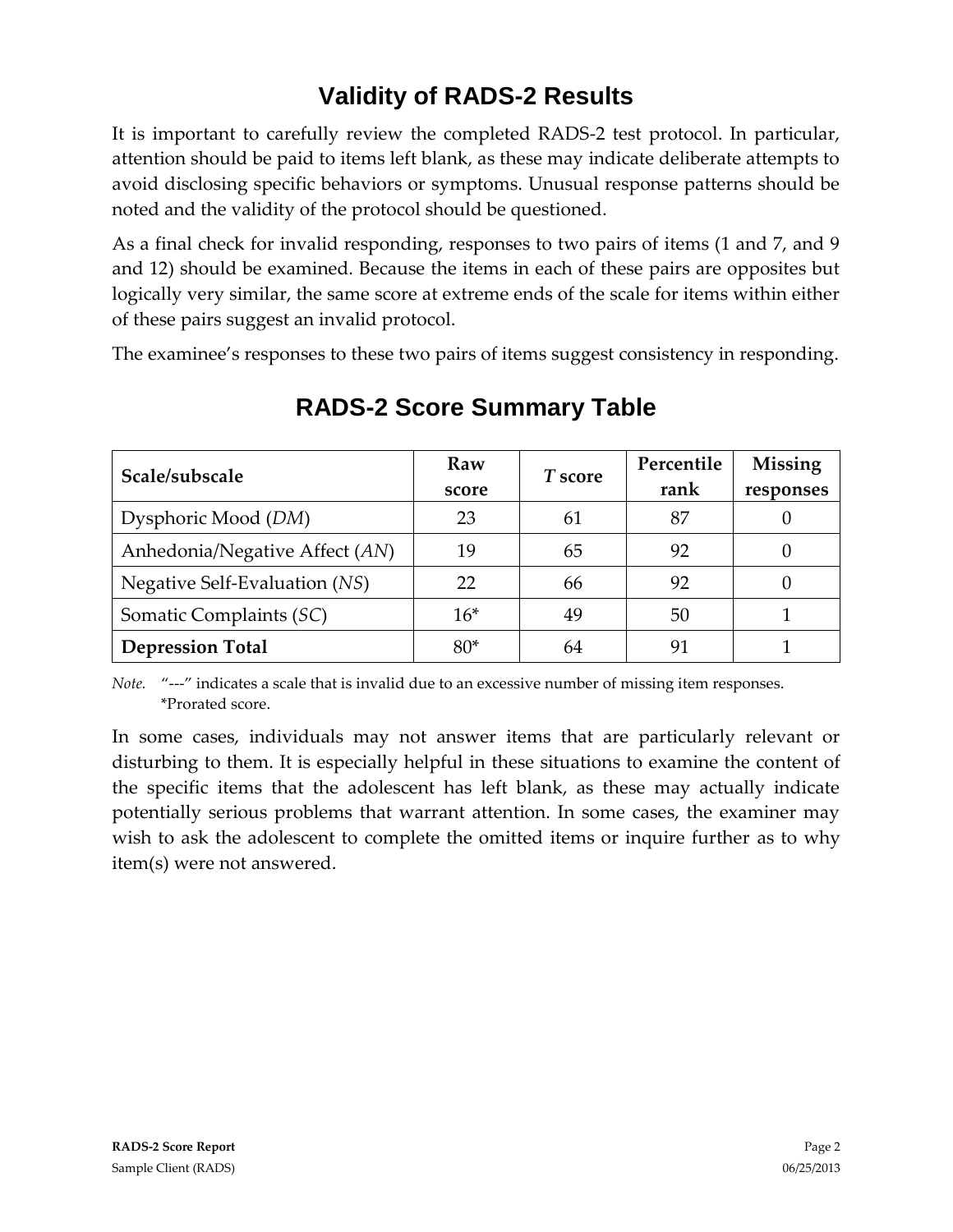### **Profile of RADS-2** *T* **Scores**

| $T$ scores                                  | Dysphoric<br>Mood (DM) | Anhedonia/<br>Negative<br>Affect (AN) | <b>Negative Self-</b><br>Evaluation (NS) | Somatic<br>Complaints (SC) | Depression<br>Total      | $T$ scores                         |
|---------------------------------------------|------------------------|---------------------------------------|------------------------------------------|----------------------------|--------------------------|------------------------------------|
| $\geq 105$                                  |                        |                                       |                                          |                            |                          | $- \geq 105$                       |
| 104                                         |                        |                                       |                                          | -                          | $\overline{\phantom{0}}$ | $\frac{104}{103}$                  |
| 103<br>102                                  |                        |                                       |                                          |                            |                          | 102                                |
| 101                                         |                        |                                       |                                          |                            |                          | 101                                |
| $\frac{100}{99}$                            |                        |                                       |                                          |                            |                          | 100                                |
|                                             |                        |                                       |                                          |                            |                          | $\frac{99}{98}$<br>98              |
| 98<br>97                                    |                        |                                       |                                          |                            |                          |                                    |
| 96<br>95                                    |                        |                                       |                                          |                            |                          | 96                                 |
|                                             |                        |                                       |                                          |                            |                          | 95                                 |
| 94<br>93                                    |                        |                                       |                                          |                            |                          | 94<br>93                           |
| 92                                          |                        |                                       |                                          |                            |                          | 92                                 |
| 91                                          |                        |                                       |                                          |                            |                          | 91                                 |
| 90<br>89                                    |                        |                                       |                                          |                            |                          | 90<br>89                           |
| 88<br>87                                    |                        |                                       |                                          |                            |                          | $\frac{88}{87}$                    |
|                                             |                        |                                       |                                          |                            |                          |                                    |
| 86                                          |                        |                                       |                                          |                            |                          | 86                                 |
| 85<br>84                                    |                        |                                       |                                          |                            |                          | 85<br>84                           |
| 83<br>82                                    |                        |                                       |                                          |                            |                          | 83                                 |
|                                             |                        |                                       |                                          |                            |                          | 82                                 |
| $\begin{array}{c} 81 \\ 80 \end{array}$     |                        |                                       |                                          |                            |                          | 81<br>$-80$                        |
|                                             |                        |                                       |                                          |                            |                          |                                    |
| 79<br>78                                    |                        |                                       |                                          |                            |                          | 79<br>78                           |
| $\frac{77}{76}$                             |                        |                                       |                                          |                            |                          | $\frac{77}{76}$                    |
|                                             |                        |                                       |                                          |                            |                          |                                    |
| $\frac{75}{74}$                             |                        |                                       |                                          |                            |                          | 75<br>74                           |
| 73<br>72                                    |                        |                                       |                                          |                            |                          | $^{73}_{72}$                       |
|                                             |                        |                                       |                                          |                            |                          |                                    |
| $\begin{array}{c} 71 \\ 70 \end{array}$     |                        |                                       |                                          |                            |                          | 71<br>70                           |
| 69                                          |                        |                                       |                                          |                            |                          | 69                                 |
| 68                                          |                        |                                       |                                          |                            |                          | 68                                 |
| $\frac{67}{66}$                             |                        |                                       |                                          |                            |                          | 67                                 |
| 65                                          |                        |                                       |                                          |                            |                          | 66<br>$-65$                        |
|                                             |                        |                                       |                                          |                            |                          | 64                                 |
| $64 \over 63$                               |                        |                                       |                                          |                            |                          | 63                                 |
| 62                                          |                        |                                       | -                                        |                            |                          | 62                                 |
| 61<br>60                                    |                        |                                       |                                          |                            |                          | 61<br>60                           |
| 59                                          |                        |                                       |                                          |                            |                          | 59                                 |
| 58<br>57                                    |                        |                                       |                                          |                            |                          | 58<br>57                           |
|                                             |                        |                                       |                                          |                            |                          |                                    |
| $\frac{56}{55}$                             |                        |                                       |                                          |                            |                          | $\frac{56}{55}$                    |
|                                             |                        |                                       |                                          |                            |                          |                                    |
| $\begin{array}{c} 54 \\ 53 \end{array}$     |                        |                                       |                                          |                            |                          |                                    |
| 52<br>51                                    |                        |                                       |                                          | $\frac{1}{1}$              |                          | $\frac{54}{53}$<br>$\frac{52}{51}$ |
| 50                                          |                        |                                       |                                          |                            |                          | 50                                 |
| 49                                          |                        |                                       |                                          |                            |                          | 49                                 |
| 48                                          |                        |                                       |                                          |                            |                          | 48                                 |
| 47                                          |                        |                                       |                                          |                            |                          | 47                                 |
| 46<br>45                                    |                        |                                       |                                          |                            |                          | 46<br>45                           |
| 44                                          |                        |                                       |                                          |                            |                          | 44                                 |
| $\substack{43 \\ 42}$                       |                        |                                       |                                          |                            |                          | $^{43}_{42}$                       |
|                                             |                        |                                       |                                          |                            |                          |                                    |
| $\frac{41}{40}$                             |                        |                                       |                                          |                            |                          | 41<br>40                           |
| $\frac{39}{38}$                             |                        |                                       |                                          |                            |                          | $\frac{39}{38}$                    |
|                                             |                        |                                       |                                          |                            |                          |                                    |
| $\substack{37\\36}$                         |                        | -                                     | $\equiv$                                 | $\bar{z}$                  | $\bar{z}$                |                                    |
|                                             |                        |                                       |                                          |                            |                          | $\frac{37}{36}$<br>$\frac{35}{34}$ |
| 35<br>34<br>33<br>31<br>30<br>29<br>27<br>6 |                        |                                       |                                          |                            |                          |                                    |
|                                             |                        |                                       |                                          |                            |                          | $\frac{33}{32}$                    |
|                                             |                        |                                       |                                          | $\frac{1}{1}$              |                          |                                    |
|                                             |                        |                                       |                                          |                            |                          | $\frac{31}{30}$                    |
|                                             |                        |                                       |                                          |                            |                          | $\substack{29 \\ 28}$              |
|                                             |                        |                                       |                                          |                            |                          |                                    |
|                                             |                        |                                       |                                          | -                          |                          | $\substack{27 \\ 26}$              |
| $\leq$ 25                                   |                        |                                       |                                          |                            |                          | $\leq 25$                          |
|                                             |                        |                                       |                                          |                            |                          |                                    |
| Scale                                       | DM                     | т<br>${\it AN}$                       | т<br>$\boldsymbol{\mathit{NS}}$          | т<br>SC                    | Depression<br>Total      |                                    |
|                                             |                        |                                       |                                          |                            |                          |                                    |
| <b>T</b> score                              | 61                     | 65                                    | 66                                       | 49                         | 64                       |                                    |
|                                             |                        | 19                                    | 22                                       | $16*$                      | $81*$                    |                                    |
|                                             |                        |                                       |                                          |                            |                          |                                    |
| Raw score<br>Percentile                     | $23\,$<br>87           | 92                                    | 92                                       | $50\,$                     | 92                       |                                    |

*Note.* "---" indicates a scale that is invalid due to an excessive number of missing item responses. \*Prorated score.